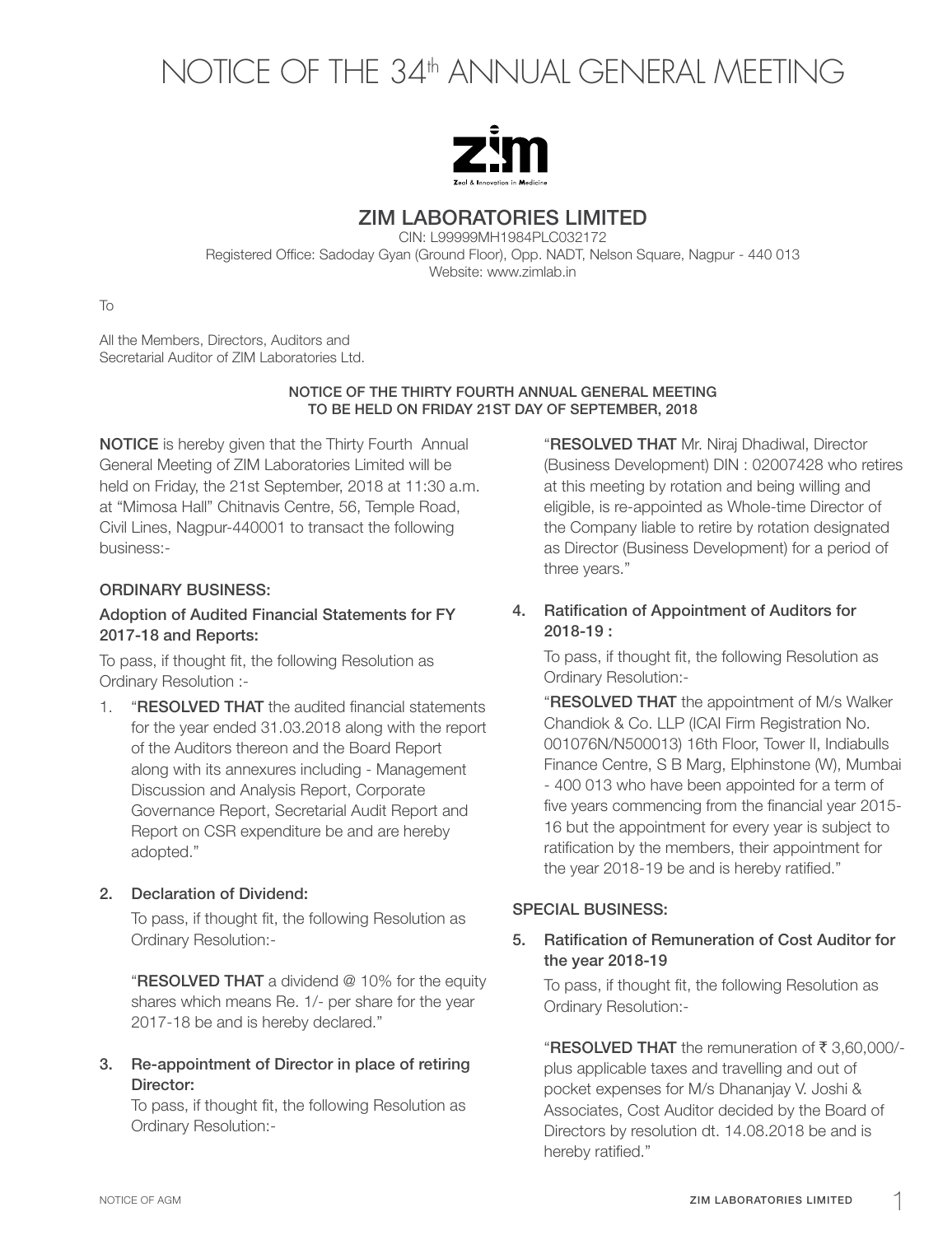6. Appointment of Mr. Riazahmed K. Kamal as Director (Administration) :

To pass, if thought fit, the following Resolution as Ordinary Resolution:-

"RESOLVED THAT whereas Mr. Riazahmed K. Kamal (DIN: 00023562) has been reappointed as Director (Administration) by the Board for a period of five years on the terms & conditions contained in the Board Resolution dt. 26.12.2017 subject to approval by the members, the said appointment of Mr. Riazahmed K. Kamal as Director (Administration) and the terms & conditions contained in the Board Resolution dt. 26.12.2017 be and are hereby approved."

# 7. Appointment of Mrs. Kavita Loya as Independent Director:

To pass, if thought fit, the following Resolution as Ordinary Resolution:-

"RESOLVED THAT Mrs. Kavita Loya who has been appointed as an Independent Director by the Board and, therefore, being an Additional Director continued in office till the date of this meeting be and is hereby appointed as an Independent Director of the Company for five years from 21.09.2017 to 20.09.2022 on the terms and conditions contained in the Company's letter dt. 21.09.2017."

## 8. Appointment of Mr. Padmakar S. Joshi as an Independent Director:

To pass, if thought fit, the following Resolution as Ordinary Resolution:-

"RESOLVED THAT Mr. Padmakar S. Joshi who has been appointed as an Independent Director by the Board and, therefore, being an Additional Director continued in office till the date of this meeting be and is hereby appointed as an Independent Director of the Company for Five years from 21.09.2017 to 20.09.2022 on the terms and conditions contained in the Company's letter dt. 21.09.2017."

## 9. Increase in Authorised Capital

To pass, if thought fit, the following Resolution as an Ordinary Resolution:

"RESOLVED THAT pursuant to the provisions of section 61 of the Companies Act, 2013, the Authorised Capital of the Company be and is hereby increased from ₹11.00 Crores to ₹25.00 Crores and to that effect the words and figures " $\text{\textsterling}11,00,00,000$ /-(Rupees Eleven Crores) only divided into 1,10,00,000 equity shares appearing in Clause V of the Memorandum of Association be and are substituted by words and figures ₹25,00,00,000/-(Rupees Twenty Five Crore) divided into 2,50,00,000 equity shares"

## 10. Issue of Bonus Shares

To pass, if thought fit, the following Resolution as an Ordinary Resolution:

"RESOLVED THAT in accordance with Section 63, of the Companies Act, 2013 and subject to the regulations and guidelines issued by the Securities and Exchange Board of India ("SEBI") including the applicable provisions of the Securities and Exchange Board of India (Issue of Capital and Disclosure Requirements) Regulations, 2009, as amended ("SEBI Regulations") the proposal of the Board to issue Bonus shares in the ratio of 1:1 i.e. one equity share for every equity share by capitalization of  $\text{\textsterling}8,05,97,530/-$  out of the securities premium account be and is hereby approved,"

"RESOLVED FURTHER THAT the allotment of bonus shares to the extent that they relate to nonresident members of the Company, shall be subject to the approval, if any, of the Reserve Bank of India under the Foreign Exchange Management Act, 1999 as may be deemed necessary,"

## "RESOLVED FURTHER THAT appropriate

adjustments be made to the options made under the existing employee Stock Option Scheme of the Company (whether vested or unvested on the record date) consequent to the issue of Bonus Shares,"

"RESOLVED FURTHER THAT the bonus shares to be allotted shall rank in all respects pari passu with the existing equity shares of the Company."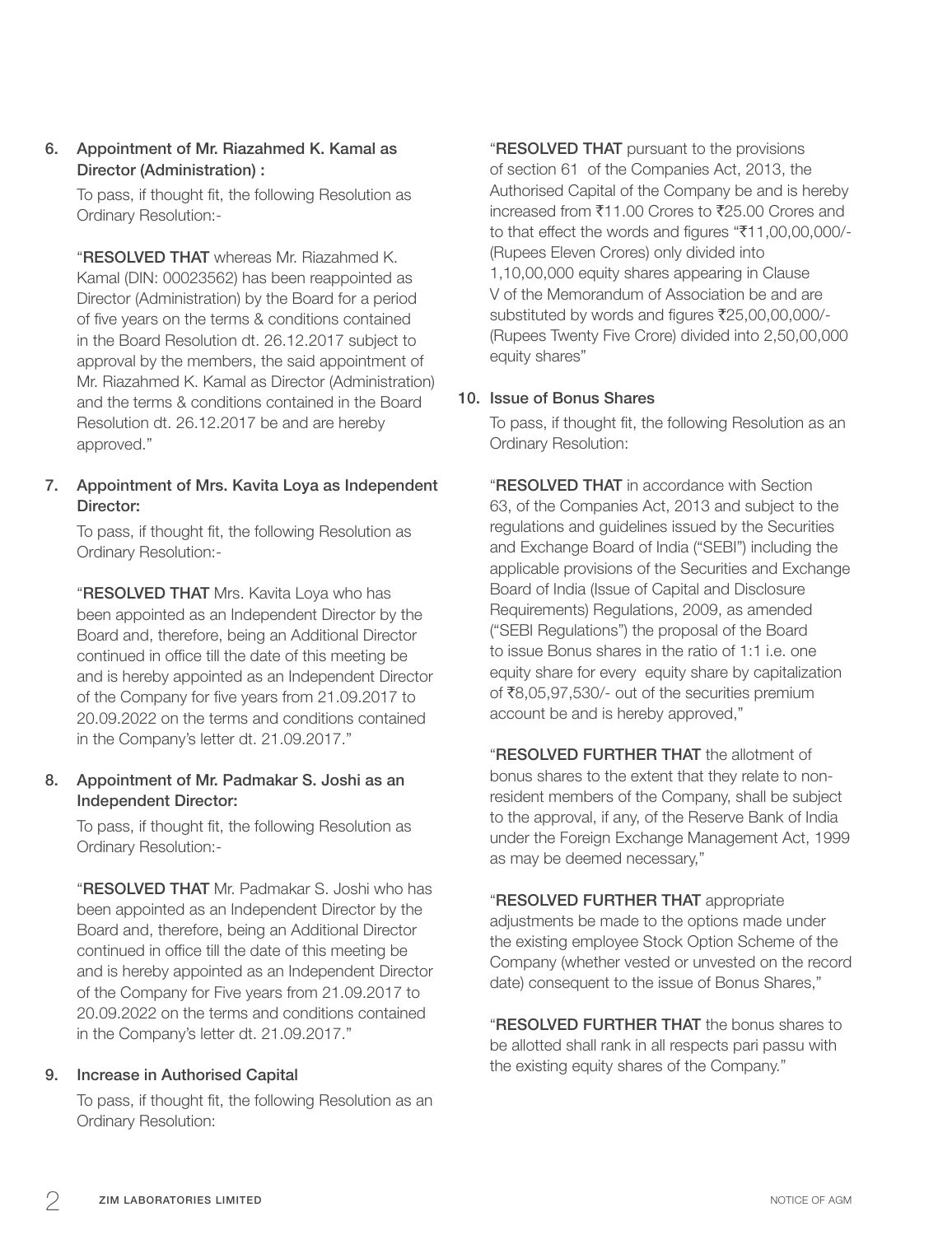## 11. Approval of the amendments in the "ZIM Laboratories Limited Employees Stock Option Scheme 2015" ("ESOS 2015"/ "Scheme")

To consider and, if thought fit, to pass with or without modification(s), the following resolution as a Special Resolution:

"RESOLVED THAT pursuant to the provisions of Section 62(1)(b) and other applicable provisions, if any, of the Companies Act, 2013 and the Rules made thereunder, the provisions of Regulation 7 of the Securities and Exchange Board of India (Share Based Employee Benefits) Regulations, 2014 and relevant provisions of Circular No. CIR/CFD/POLICY CELL/2/2015 dated June 16, 2015 issued by the Securities and Exchange Board of India (collectively referred to as "SEBI SBEB Regulations"), Securities and Exchange Board of India (Listing Obligations and Disclosure Requirements) Regulations, 2015, the relevant provisions of the Memorandum and Articles of Association of the Company and subject further to such other approvals, permissions and sanctions as may be necessary and subject to such conditions and modifications as may be prescribed or imposed while granting such approvals, permissions and sanctions, the consent of the members of the Company be and is hereby accorded to the amendments in 'ZIM Laboratories Limited Employees Stock Option Scheme 2015" ("ESOS 2015"/ "Scheme") done in terms aligning the Scheme with the provisions of SEBI SBEB Regulations, apart from few rationalizations done with a view to ensure better efficiency in the administration the Scheme,"

"RESOLVED FURTHER THAT the Board of Directors of the Company (hereinafter referred to as the "Board" which term shall be deemed to include any Committee, including the Nomination

and Remuneration Committee, which the Board has constituted to exercise its powers, including the powers, conferred by this resolution and under Regulation 5 of the SEBI SBEB Regulations) be and is hereby authorised on behalf of the Company to make any / further modifications, changes, variations, alterations or revisions in the Scheme from time to time as permitted under and in due compliance with provisions of the SEBI SBEB Regulations and to do all such acts, deeds, matters and things and sign deeds, documents, letters and such other papers as may be necessary, desirable and expedient including listing of equity shares arising upon exercise of underlying employee stock options granted under the Scheme on the recognized stock exchange on which company's shares are listed in due compliance with applicable laws, as it may in its absolute discretion deem fit or necessary or desirable for such purpose including giving effect to the aforesaid resolution and with power on behalf of the Company to settle any questions, difficulties or doubts that may arise in this regard without requiring the Board to secure any further consent or approval of the members of the Company."

> By Order of the Board ZIM LABORATORIES LIMITED

Place : NAGPUR Managing Director Date: 14.08.2018 DIN: 00023529

(Anwar S. Daud)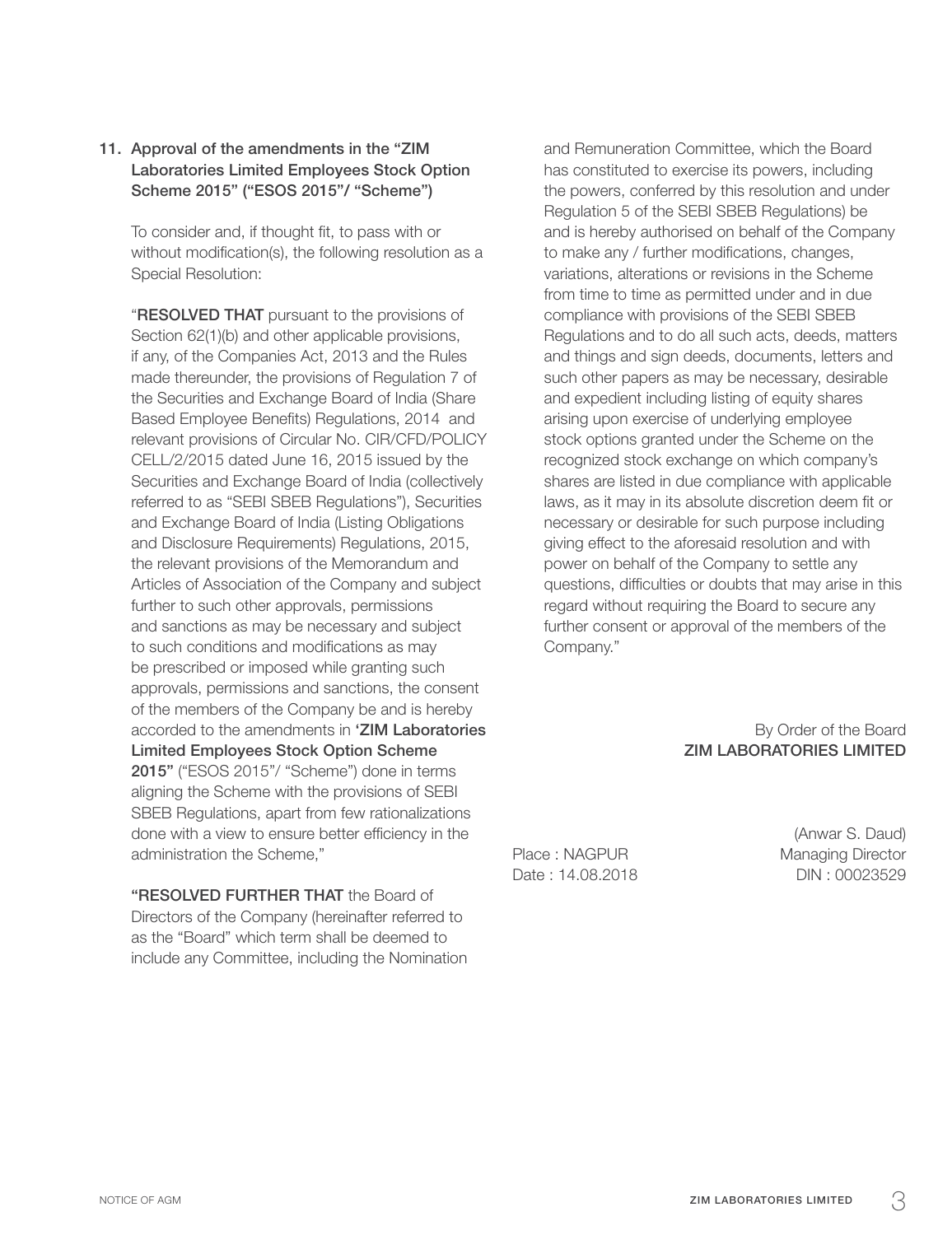## Notes :

- 1. Copy of the audited Financial Statements along with reports of Auditors and the Board Report are enclosed with Notice
- 2. Explanatory Statement pursuant to Section 102(1) of the Companies Act, 2013 in respect of the Special Business proposed, is attached.
- 3. A MEMBER ENTITLED TO ATTEND AND VOTE AT THE MEETING IS ENTITLED TO APPOINT A PROXY TO ATTEND AND VOTE INSTEAD OF HIMSELF AND SUCH PROXY NEED NOT BE A MEMBER OF THE COMPANY. INSTRUMENT OF PROXY IF ANY, SHOULD REACH THE REGISTERED OFFICE NOT LATER THAN 48 HOURS BEFORE THE TIME FIXED FOR MEETING. BLANK PROXY FORM ISATTACHED.
- 4. Corporate members intending to send their representative to attend the Meeting are requested to send to the Company a certified copy of the Board Resolution authorising the representative to attend and vote on their behalf at the Meeting.
- 5. Members/proxies should bring duly filled Attendance Slips sent herewith to attend the meeting.
- 6. Members/Proxy holders attending the Annual General Meeting are requested to bring their copies of the Annual Report with them.
	- (a) The Company is providing facility for voting by electronic means and the business may be transacted through such voting.
	- (b) Members attending the meeting who have not already cast their vote by remote e- voting shall be able to exercise their right at the meeting by physical voting.
	- (c) The members who have cast their vote by remote e-voting prior to the meeting may also attend the meeting but shall not be entitled to cast their vote again.

## 7) Voting through electronic mode

- (a) Members whose email addresses are registered with their Depository Participants (in case of shares held in demat form) or with the Company's Registrar and Share Transfer Agent (in case of shares held in physical form) will receive an email from NSDL informing them of their User-ID and Password. Once the Member receives the email, he or she will need to go through the following steps to complete the e-voting process.
- (b) Open the email and open the PDF file titled 'Zim e-voting.pdf, using your Client ID or Folio No. as Password. The said PDF file contains your user ID and password for e-voting. Please note that this password is an initial password.
- (c) Launch your internet browser by typing the following URL: https://www.evoting.nsdl.com
- (d) Click on Shareholder Login.
- (e) Enter the user ID and Password (the initial password noted in step (a) above). Click on Login.
- (f) The Password change menu will appear. Change the Password to a Password of your choice. The new Password should have a minimum of 8 (eight) digits / characters or combination thereof. It is strongly recommended that you do not share your Password with any other person and take utmost care to keep your Password confidential.
- (g) The homepage of e-voting will open. Click on 'e-voting: Active Voting Cycles'.
- (h) Select 'EVEN' (E Voting Event Number) of Zim Laboratories Limited. For an EVEN, you can login any number of times on e-voting platform of NSDL till you have voted on the Resolution during the voting period.
- (i) Now you are ready for e-voting as the 'Cast Vote' page opens.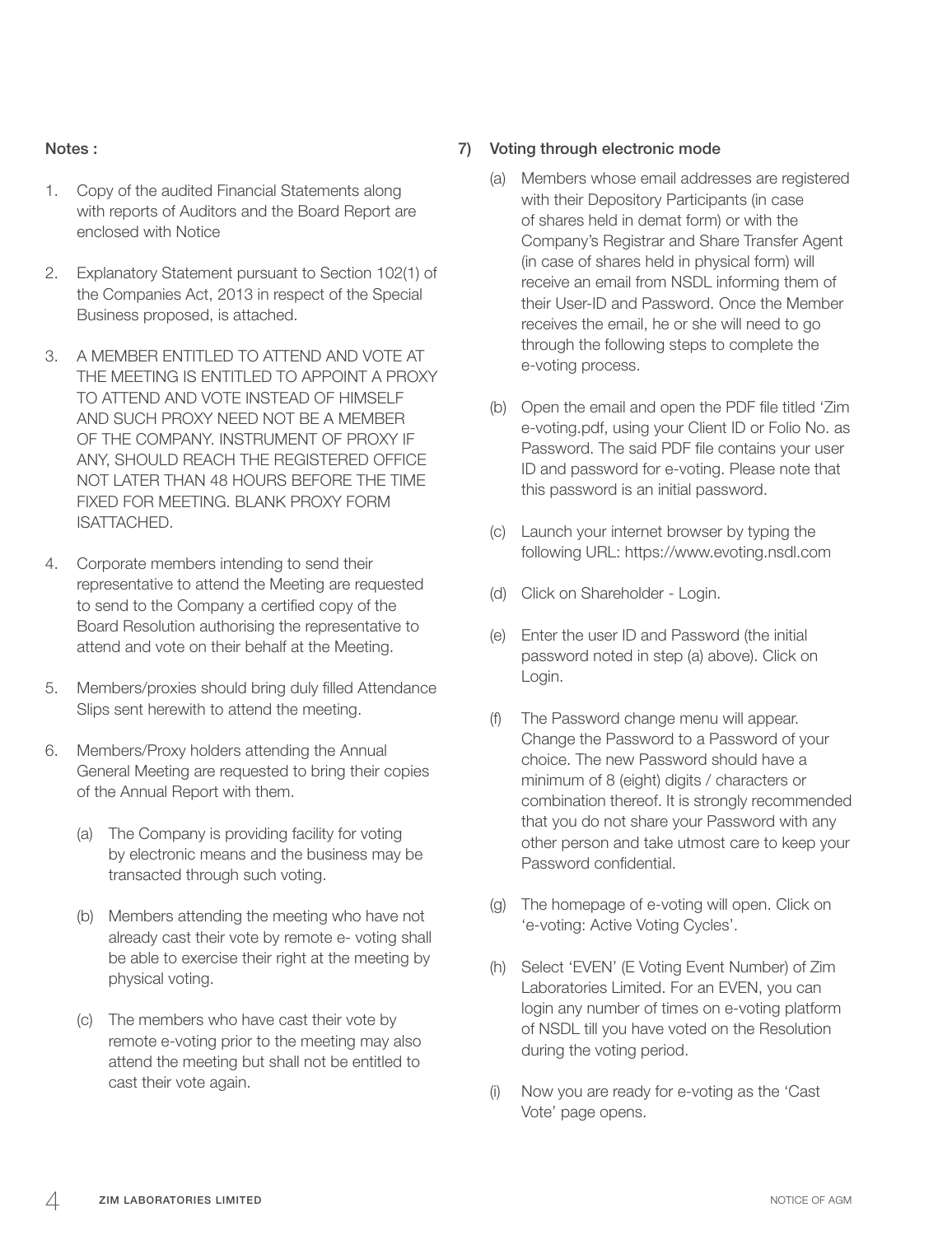- (j) Cast your vote by selecting the option of your choice and clicking on 'Submit', and also remember to 'Confirm' when prompted.
- (k) Upon confirmation, the message 'Vote cast successfully' will be displayed.
- (I) Once you have voted on the Resolution, you will not be allowed to modify your vote.
- (m) Institutional members (i.e. other than individuals, HUF, NRI etc.) are required to send a scanned copy (PDF / JPG Format) of the relevant Board Resolution /Authorization Letter etc., together with attested specimen signature of the authorized signatory / signatories who are authorized to vote, to the Scrutinizer via e-mail to roshnijethani2015@gmail.com with a copy marked to cs@zimlab.in and evoting@nsdl.co.in
- 8) For Members whose e-mail I.Ds are not registered with the Company / Depository Participant(s) and who receive the physical Postal Ballot Forms, the following instructions may be noted:
	- a) The initial password is provided at the bottom of the Postal Ballot Form.
	- b) Please follow all the steps from (a) to (j) mentioned above, to cast your vote successfully.
- 9) In case of any queries, you may refer to the Frequently Asked Questions (FAQs) and e-voting user manual for Members available in the 'Downloads' section of www.evoting.nsdl.com or contact NSDL by email at evoting@nsdl.co.in,
- 10) Login to the e-voting website will be disabled upon five unsuccessful attempts to key in the correct password. In such an event, you will need to go through the 'Forgot Password' option available on the site to reset the Password.
- 11) If you are already registered with NSDL for e-voting, then you can use your existing user ID and Password for casting your vote.
- 12) The e-voting period commences on Tuesday the 18th September, 2018 from 9.00 a.m. and ends on Thursday the 20th September, 2018 at 5.00 p.m. During this period, members of the Company holding shares either in physical form or in dematerialized form, as on the relevant date, i.e. the 14.09.2018 may cast their vote electronically. The e-voting module shall be disabled by NSDL for voting thereafter. Once the vote on a Resolution is cast by a Member, he or she will not be allowed to change it subsequently.
- 13) The Share Transfer Books of the Company shall remain closed from 05.09.2018 to 21.09.2018 (both days inclusive)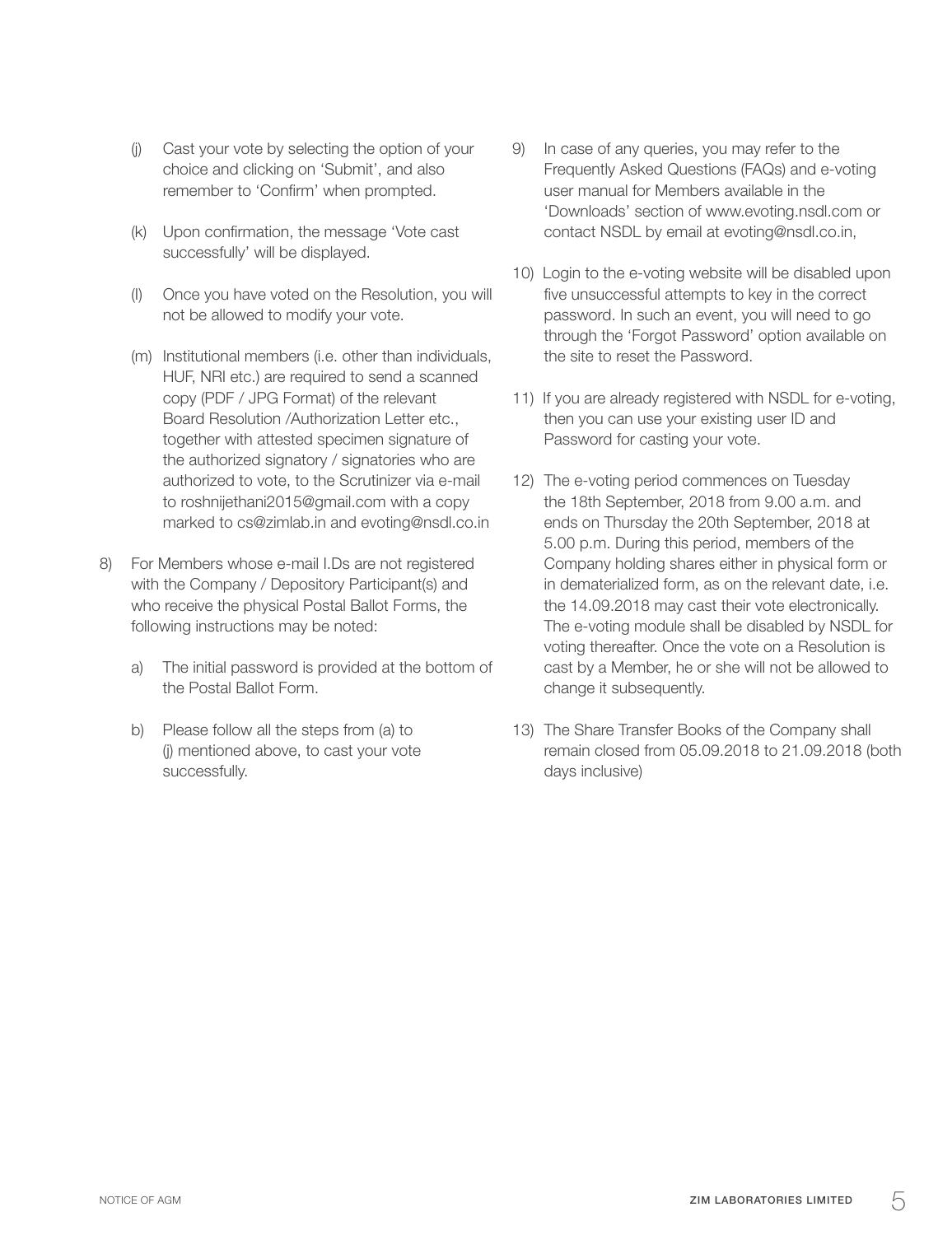#### Explanatory Statement pursuant to Section 102(1) of the Companies Act, 2013 in respect of the Special Business for the Annual General Meeting.

#### Resolution No. 5 - Ratification of remuneration of Cost Auditor:-

Pursuant to Section 148(2) read with Rule 14 of the Companies Act, (Audit and Auditors) Rules, 2014 the Board had appointed M/s Dhananjay V. Joshi & Associates, "CMA Pride", Ground Floor, Plot No. 6, S. No. 16/6, Erandawana Hsg. Soc., Erandawana, Pune 411 004 as the Cost Auditors 2018-19 at a remuneration of  $\bar{\tau}$  3.60 lacs plus applicable taxes & travelling & out of pocket expenses, but, this remuneration is subject to ratification by the members. The resolution is proposed for the purpose of ratification of the remuneration decided by the Board of Directors.

No Director is interested in the resolution otherwise than as a Director.

#### Resolution No. 6 - Approval of appointment of Mr. Riazahmed K. Kamal as Whole-time Director.

The tenure of Mr. Riazahmed K. Kamal as Whole-time Director was upto 30.09.2017 and the Board has appointed him as Whole-time Director pursuant to Section 196(4) of the Companies Act, 2013 on the following terms & conditions :-

|                  | 1) Tenure of appointment : 01.10.2017 to 30.09.2022.                                                               |
|------------------|--------------------------------------------------------------------------------------------------------------------|
| 2) Salary        | : ₹27,00,000/- per annum.                                                                                          |
| 3) Perquisites : | i) Travelling Expenses : Travelling expenses for Company's<br>Business will be borne/reimbursed<br>by the Company. |
| gratuity.        | ii) Provident fund and : As per company rules.                                                                     |
| iii) Leave       | : As per Company rules                                                                                             |
|                  | iv) Car/telephone facility: Car with driver and Mobile<br>Phone will be provided for<br>use on company's business. |

His appointment is subject to approval of shareholders in Annual General Meeting. Therefore t is placed before the members for its approval.

No Director other than Mr. Riazahmed K. Kamal is interested in the resolution otherwise than as a Director.

#### Resolution No. 7 & 8 Appointment of Mrs. Kavita Loya and Mr. Padmakar Joshi as Directors of the Company.

Mrs. Kavita Loya and Mr. Padmakar Joshi, were appointed as Independent Directors by the Board at its meeting held on 21.09.2017 for a period of five years from 21.09.2017. Since a Director appointed by the Board, being an Additional Director, shall hold office only till the date of next Annual General Meeting, their continuation from the date of Annual general meeting till the end of the tenure of five years i.e. 20.09.2022 is subject to their appointment by the shareholders, therefore the resolutions are proposed for appointing Mrs. Kavita Loya and Mr. Padmakar Joshi as Independent Directors of the Company.

Both Mrs. Kavita Loya and Mr. Padmakar Joshi, in the opinion of the Board, fulfills the conditions specified in the Act for their appointment as Independent Directors.

No Director is interested in the resolution except Mrs. Kavita Loya and Mr. Padmakar Joshi in the resolution otherwise than as a Directors.

#### Resolution No. 9. Increase in Authorised Share Capital.

The Authorised Share Capital of the Company is presently ₹ 11 Crores. Considering the reserves and financial position of the Company, the Board of Directors of the Company at their meeting held on August 14, 2018 have considered and approved subject to the approval of the members, Capitalisation of  $\bar{\tau}$  8,05,97,530/- out of the Securities Premium Account as on March 31, 2018 by way of issue of Bonus Shares to the shareholders in the ratio of 1 (One) Bonus Equity Shares of  $\bar{\tau}$  10/- each for every 1 (one) Equity Share held as on the record date. Since the paid up capital post bonus issue will exceed the Authorised Share Capital, it is also proposed to increase the Authorised Share Capital of the Company.

The Board of Directors considered increase in the Authorised Share Capital of the Company which is presently  $\bar{\tau}$  11.00 crores to  $\bar{\tau}$  25.00 crores. For increasing the Authorised capital, the Authorised Share Capital Clause in the Memorandum & Articles of Association of the Company has to be amended. This can be done by substituting the words and figures " $\bar{\tau}$  11,00,00,000/-(Rupees Eleven Crores) divided into 1,10,00,000 (One Crore Ten Lakh)" by the words and figures  $\bar{\tau}$  25,00,00,000/- (Rupees Twenty Five Crores) divided into 2,50,00,000 (Two Crore Fifty Lakh) in clause V of the Memorandum of Association.

None of the Directors and Key Managerial Personnels of the Company or their relatives are in any way concerned or interested in passing of the Resolution at Item No. 9 except to the extent of their respective shareholdings in the Company.

#### Resolution No. 10 Issue of Bonus Shares.

Considering the Reserves and Financial position of the Company, the Board of Directors, at their meeting held on 14.08.2018 recommended an issue of Bonus Shares in the proportion of one new equity share of the Company for every existing equity Share of the Company held by the members as on the record date by way of capitalization of  $\bar{\tau}$  8,05,97,530 /out of the credit of Securities Premium Account.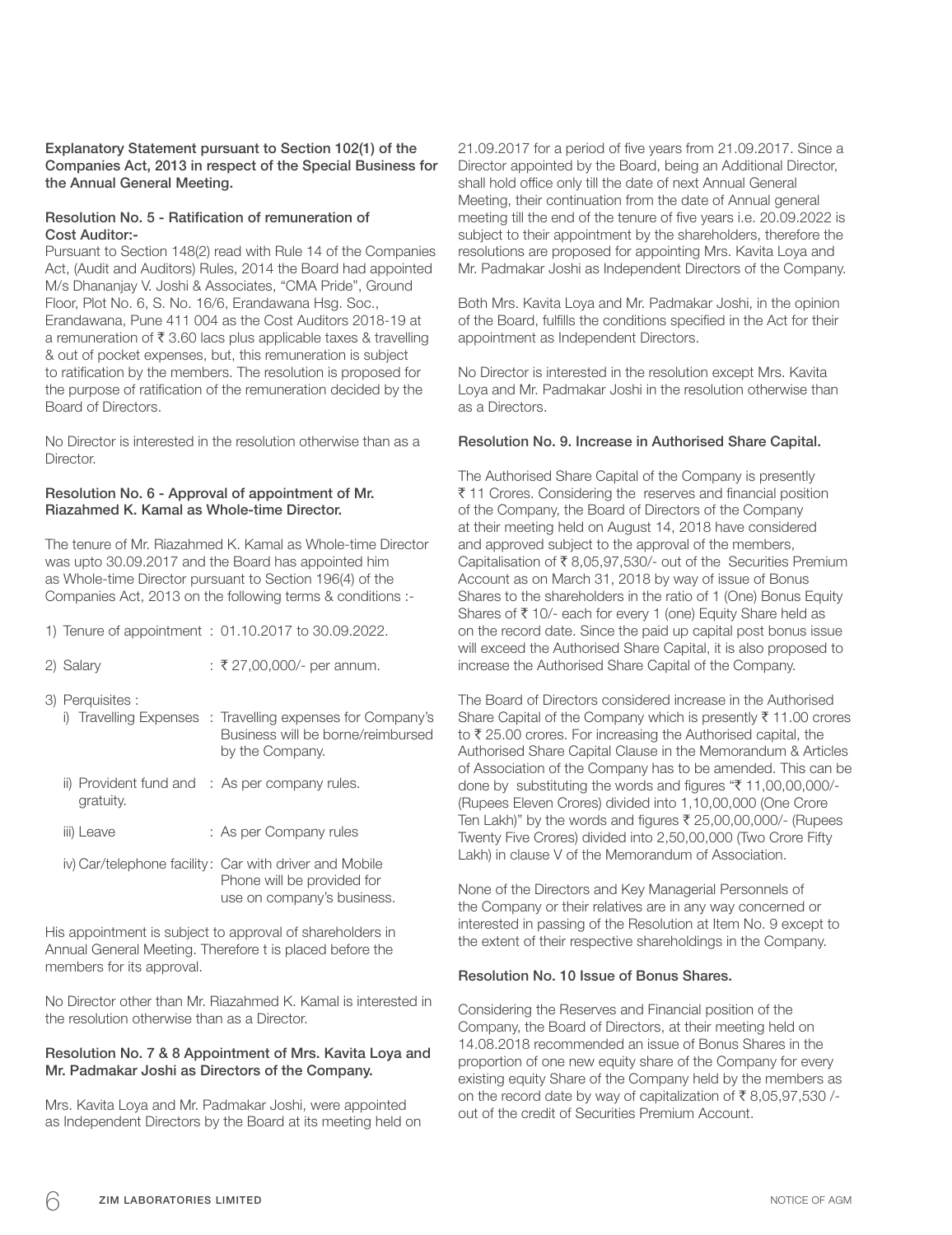Pursuant to the provision of Section 63 and other applicable provisions, issue of bonus shares of the Company requires the approval of the members of the Company.

None of the Directors and Key Managerial Personnels of the Company or their relatives are in any way concerned or interested in passing of the Resolution at Item No. 10 except to the extent of their respective shareholdings in the Company.

#### Resolution No. 11. Amendment in "ZIM Laboratories Limited Employees Stock Option Scheme 2015 (ESOS 2015)

The Company had implemented the ZIM Laboratories Limited Employees Stock Option Scheme 2015 ("ESOS 2015"/ "Scheme"), with a view to attract and retain key talents by way of rewarding their performance and motivate them to contribute to the overall corporate growth and profitability.

The Scheme was originally approved vide shareholders' resolution dated 27th May, 2015 in due compliance with the provisions of the Companies Act, 2013. As the Company's shares are listed on BSE Limited, it is thought expedient to amend and fully align the ESOS, 2015 with the provisions of the Securities and Exchange Board of India (Share Based Employee Benefits) Regulations, 2014 ("SEBI SBEB Regulations").

Further, as the Scheme was implemented couple of years ago, few provisions are sought to be rationalized/ elaborated with a view to ensure efficient implementation and administration of the Scheme, namely with a relatively higher exercise period in case of death/ permanent incapacity of a grantee from 1 month to 6 months, process of exercise in general, nomination in case of death, etc.

None of the aforesaid proposed amendments/ alignments is detrimental to the interests of any existing option grantees. The beneficiaries of these variations shall be the existing as well as future option grantees whom options may be granted in due compliance with the applicable laws.

Subject to your approval, the Nomination and Remuneration Committee of the Company ("Committee") and Board of Directors of the Company have respectively approved the aforesaid proposed amendments vide their resolution dated 14.08.2018.

Given the details of amendments, rationale thereof and beneficiaries of such variation, as per Regulation 7 of the SEBI SBEB Regulations, approval of the members is sought in lines stated above.

Though the basic intent of the Scheme as to eligibility, grant, vesting and exercise remains unchanged (except to the extent ease and efficiency in its administration is sought), its features as prescribed under SEBI SBEB Regulations are reproduced below for clarity:

## A. Brief Description of the Scheme:

Keeping in view the aforesaid objectives, the Scheme contemplates grant of options to the eligible employees of the Company. After vesting of options, the eligible employees earn a right (but not obligation) to exercise the vested options within the exercise period and obtain equity shares of the Company subject to payment of exercise price and satisfaction of any tax obligation arising thereon.

The Nomination & Remuneration Committee shall act as Compensation Committee for the administration of the Scheme. All questions of interpretation of the Scheme shall be determined by the Committee and such determination shall be final and binding upon all persons having an interest in the Scheme.

#### B. Total number of options under the scheme:

As originally envisaged/contemplated, this scheme reserved 1,22,449 (One Lakh Twenty Two Thousand Four Hundred and Forty Nine) options. Each option when exercised would be converted in to one equity share of `10/- (Rupees Ten) each fully paid-up. In the meantime the company has granted options to the eligible employees. Now status of options granted, vested and exercised are as follows :

- 1) Total Number of Options granted : 1,22,449
- 2) Total Number of Options vested : 91,841
- 3) Total Number of Options Exercised : 61,233

Further, SEBI SBEB Regulations require that in case of any corporate action(s) such as rights issue, bonus issue, merger, sale of division etc., a fair and reasonable adjustment needs to be made to the options granted. In this regard, the Committee shall adjust the number and exercise price of the options granted in such a manner that the total value of the options granted under the ESOS, 2015 remain the same after any such corporate action. Accordingly, if any additional options are issued by the Company to the option grantees for making such fair and reasonable adjustment, the aforesaid ceiling of options, shall be deemed to be increase to the extent of such additional options issued.

#### C. Identification of classes of employees entitled to participate in the ESOS, 2015:

All permanent employees and Directors being Wholetime Directors, Vice-presidents, General Managers and Managers (hereinafter referred to as "employees") of the Company shall be eligible subject to determination or selection by the Committee.

However, following classes of employees/ Directors are not eligible: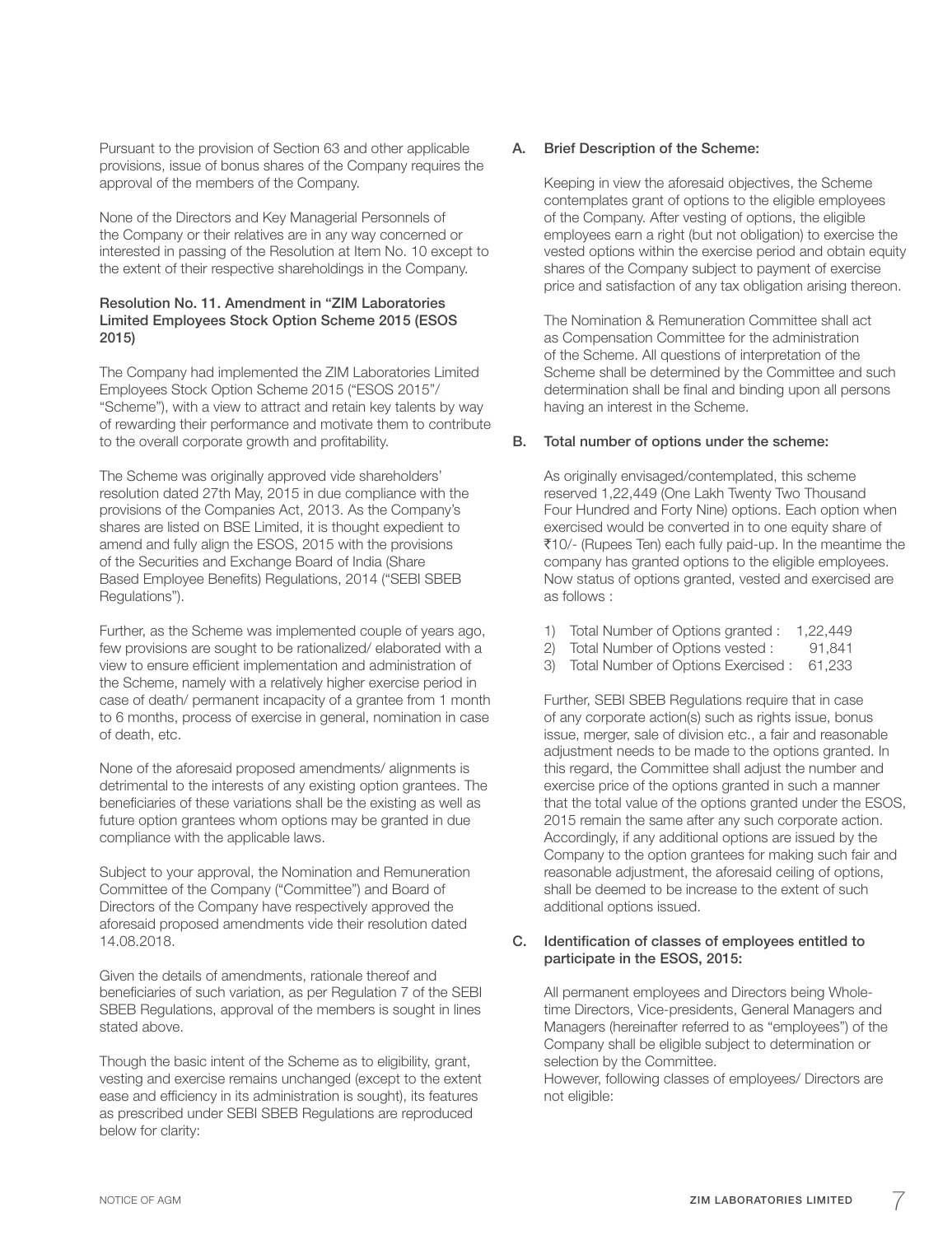- (i) an employee who is a promoter or belongs to the promoter group; and
- (ii) a Director who either by himself or through his relatives or through anybody corporate, directly or indirectly holds more than 10% of the issued and subscribed shares of the Company; and
- (iii) an Independent Director.

#### D. Requirements of Vesting and period of Vesting:

All the options granted on any date shall vest not earlier than minimum vesting period of 1 (One) year and not later than a maximum period of 4 (Four) years from the date of grant of options as may be determined by the Committee. The vesting dates and percentages in respect of the options granted under the ESOS, 2015 shall be equal over the vesting period with vesting at an annual rest or as determined by the Committee and may vary from an employee to employee or any class thereof. However, any discretion of the Committee regarding determination of vesting schedule/ percentages shall be subject to the minimum and maximum vesting period stated above.

Options shall vest essentially based on continuation of employment/ service as per requirement of SEBI SBEB Regulations. Apart from that the Committee may prescribe achievement of any performance condition(s) for vesting.

#### E. Maximum period within which the options shall be vested:

All the options granted on any date shall vest not later than a maximum of 4 (Four) years from the date of grant of options as stated above.

#### F. Exercise price or pricing formula:

The exercise price per vested option shall be  $\bar{x}$ 10 (Rupees Ten).

#### G. Exercise period and the process of exercise:

The exercise period would commence from the date of vesting and will expire on completion of 1 (One) year from the date of respective vesting.

The vested option shall be exercisable by the option grantees by a written application to the Company expressing his/ her desire to exercise such options in such manner and on such format as may be prescribed by the Committee from time to time. Exercise of options shall be entertained only after payment of requisite exercise price and satisfaction of applicable taxes by the option grantee. The options shall lapse if not exercised within the specified exercise period.

#### H. Appraisal process for determining the eligibility of employees under the ESOS 2015:

The appraisal process for determining the eligibility shall be decided from time to time by the Committee. The broad criteria for appraisal and selection may include parameters like tenure of association with the Company, performance during the previous year(s), contribution towards strategic growth, contribution to team building and succession, cross-functional relationship, corporate governance, etc.

#### I. Maximum number of options to be issued per employee and in aggregate:

The maximum number of options that may be granted to any specific employee of the Company per employee and in aggregate under the ESOS 2015 shall not exceed 50,000 (Fifty Thousand) options.

#### J. Maximum quantum of benefits to be provided per employee under the ESOS 2015:

Apart from grant of options as stated above, no monetary benefits are contemplated under the ESOS, 2015.

#### K. Route of ESOS, 2015 implementation:

The ESOS, 2015 shall be implemented and administered directly by the Company.

#### L. Source of acquisition of shares under ESOS 2015:

The ESOS, 2015 contemplates issue of fresh/ primary shares by the Company.

#### M. Amount of loan to be provided for implementation of the scheme(s) by the Company to the trust, its tenure, utilization, repayment terms, etc. :

This is currently not contemplated under the present ESOS, 2015.

#### N. Maximum percentage of secondary acquisition:

This is not relevant under the present ESOS, 2015.

#### O. Accounting and Disclosure Policies:

The Company shall follow the Guidance Note on Accounting for Employee Share-based Payments and/or any relevant Accounting Standards as may be prescribed by the competent authorities from time to time, including the disclosure requirements prescribed therein as required under SEBI SBEB Regulations.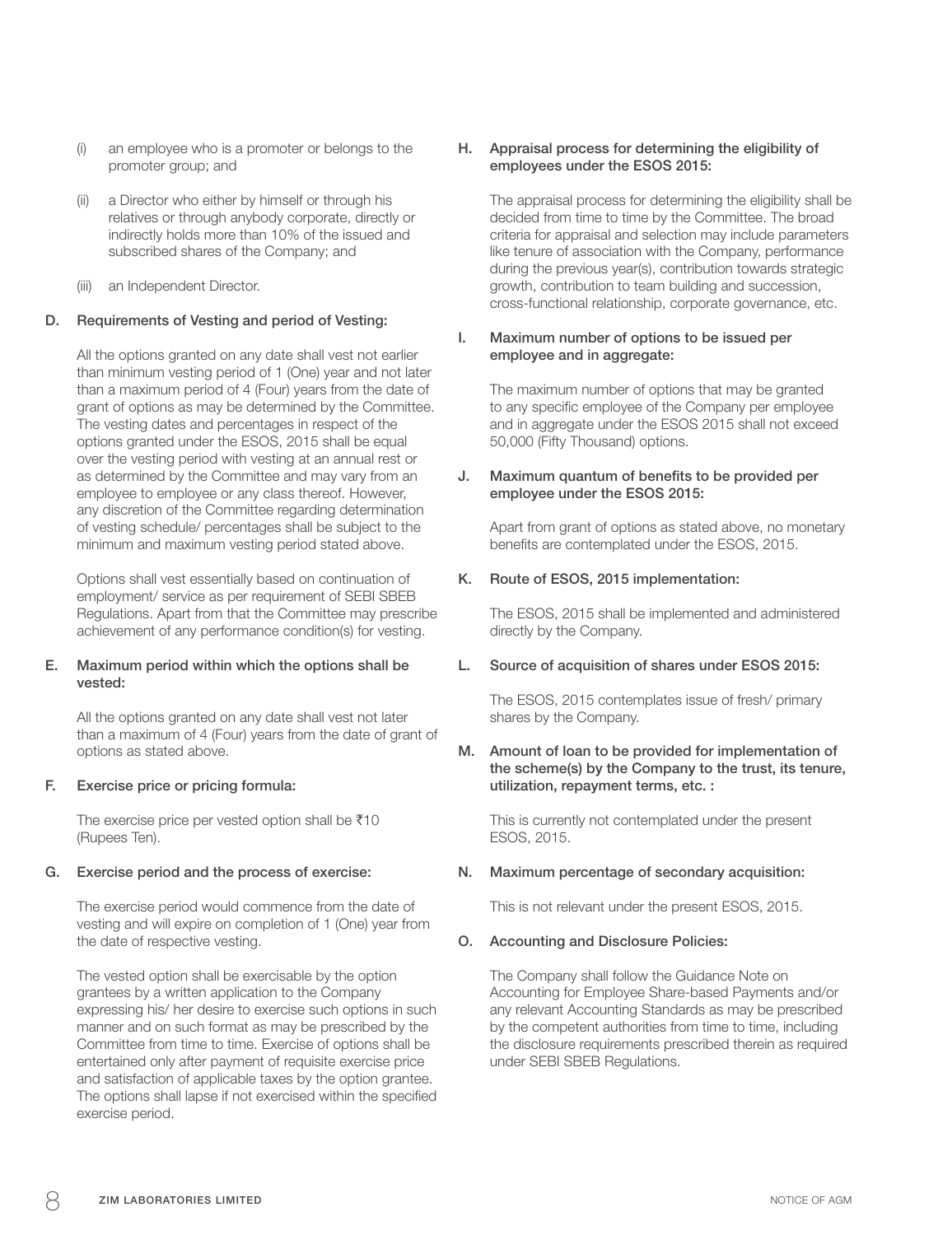#### P. Method of option valuation:

The Company will adopt the fair value method for valuation of options. Notwithstanding the above, the Company may adopt any other method as may be required under prevailing applicable laws.

### Q. Declaration:

In case the Company opts for expensing of share based employee benefits using the intrinsic value, the difference between the employee compensation cost so computed and the employee compensation cost that shall have been recognized if it had used the fair value of the options and the impact of this difference on profits and on Earning Per Share ("EPS") of the company shall also be disclosed in the Directors' report.

Consent of the members is being sought by way of special resolution pursuant to Section 62(1) (b) and all other applicable provisions, if any, of the Companies Act, 2013 and as per Regulation 7 of the SEBI SBEB Regulations.

A draft copies of original and amended versions of the ESOS, 2015 are available for inspection at the Company's Registered Office during official hours on all working days till the date of the 34th Annual General Meeting.

None of the Directors, Key Managerial Personnel of the Company including their relatives are interested or concerned in the resolutions, except to the extent they may be lawfully granted options under the ESOS, 2015.

In light of above, you are requested to accord your approval to the Special Resolution as set out at Item No. 11.

> By Order of the Board ZIM LABORATORIES LIMITED

Place : NAGPUR Managing Director Date : 14.08.2018 Date : 14.08.2018

(Anwar S. Daud)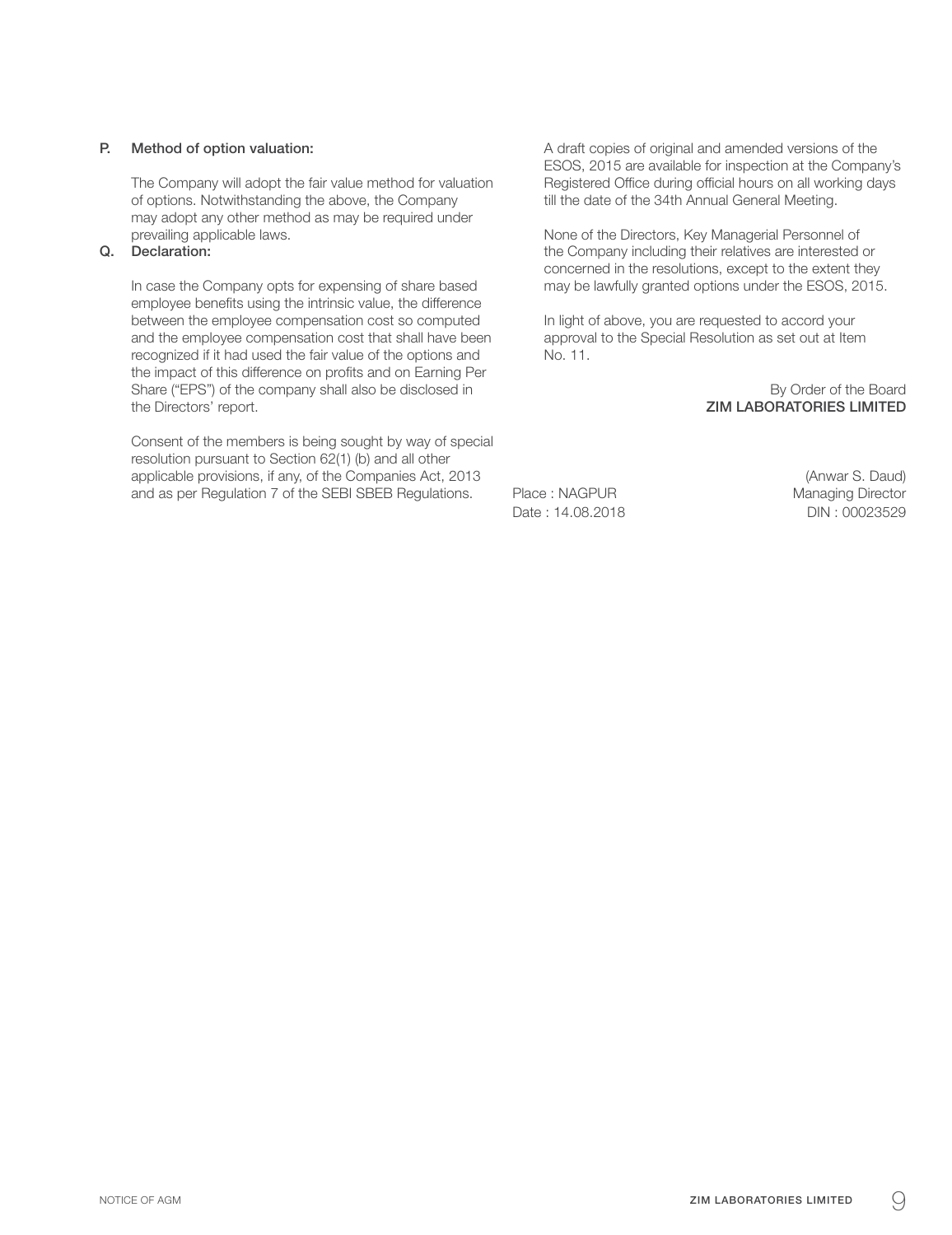# Route map to the venue of the 34<sup>th</sup> Annual General Meeting



The address for the AGM venue is as follows : Chitnavis Centre, 56,

Temple Road, Civil Lines, Nagpur - 440 001